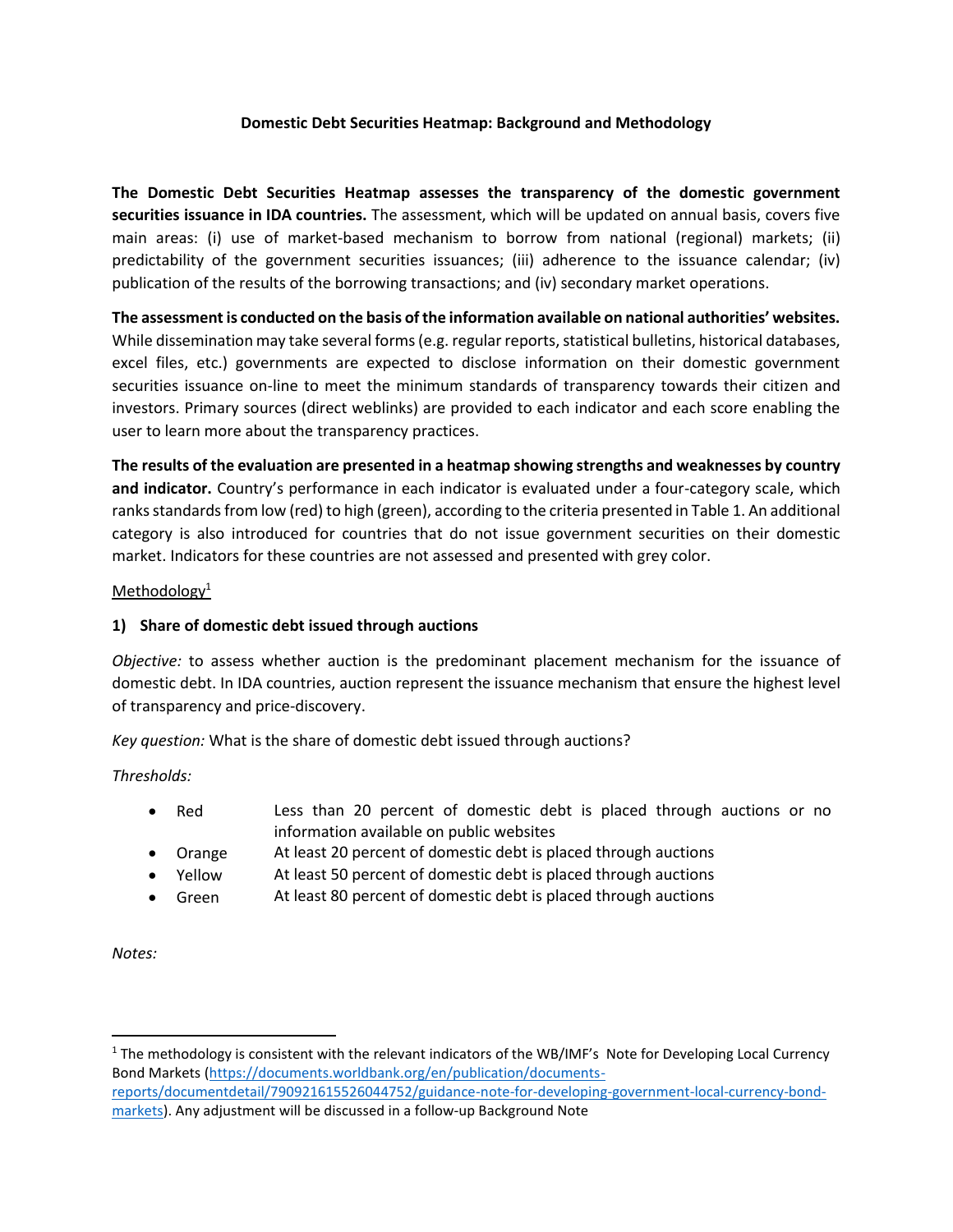- a) The assessment is based on the total debt instruments issued/placed on the domestic market (including any kind of marketable and non-marketable instruments denominated in local currency) at the end of previous calendar or fiscal<sup>2</sup> year (t-1).
- b) If any issuing methods other than auction (e.g. syndication, tap etc.) are also applied on same instrument(s) only the auctions are taken into consideration.

# **2) Publication of the issuance calendar**

*Objective:* to assess the degree of transparency that the issuance calendar gives to the investors on the domestic market funding for the upcoming period.

*Key questions:* What is the timespan of the issuance calendar? What type of information is included?

*Thresholds:*

- Red Issuance calendar at least for the next month is not published or the published calendar does not include the expected details, namely auction dates and instrument type.
- Orange A monthly issuance calendar (with auction dates and instrument type) is published before the beginning of the respective month and auctioned amounts for each type of instruments are published at least 1 day prior to the auction date.
- Yellow A quarterly issuance calendar (with auction dates and instrument type) is published before the beginning of the respective quarter and auctioned amounts for each type of instruments are published at least 1 day prior to the auction date.
- Green Yellow score is fulfilled and a yearly issuance calendar (with auction dates and indicative total issuance amounts) is also published.

## *Notes:*

- a) The assessment period for this indicator is the first semester of the current year (t).
- b) Instrument type includes its interest type (e.g. fixed, floating, inflation-linked etc.) and tenor (3 month, 6-month, 2-year, 5-year etc.).
- c) Issuance calendar must include each type of instrument issued through auctions, otherwise the country would not meet the minimum standards.

## **3) Implementation of the issuance calendar**

*Objective:* to assess the degree of predictability in the implementation of the issuance calendar.

*Key questions:* What is the share of the cancelled auctions in the assessment period?

 $22$  In case of countries where the fiscal year is different from the calendar year.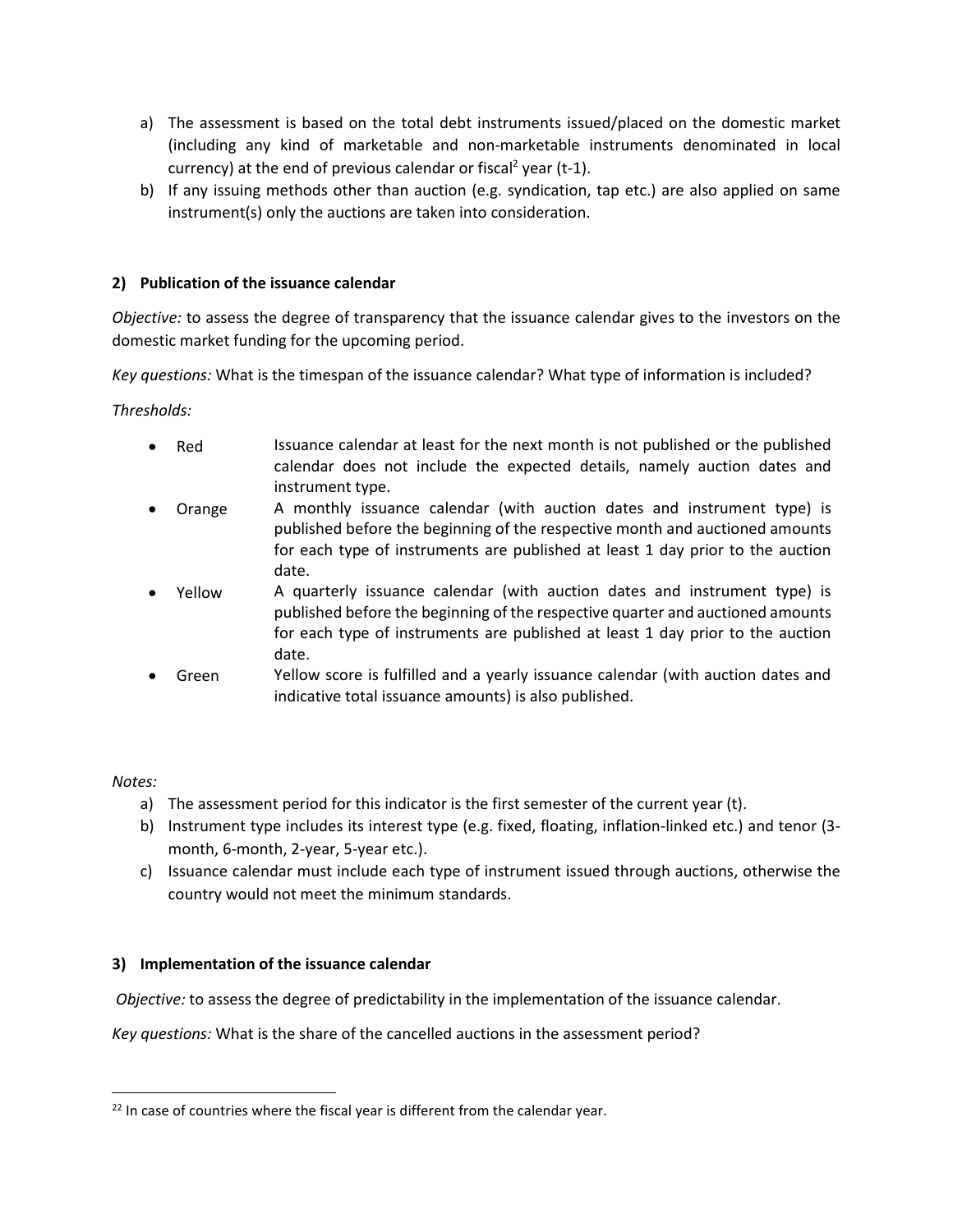# *Thresholds:*

- Red No information available or at least 20% of the auctions are cancelled
- Orange Less than 20% but at least 10% of the auctions are cancelled
- Yellow Less than 10% but at least 5% of the auctions are cancelled
- Green Less than 5% of the auctions are cancelled

## *Notes:*

- a) The assessment period for this indicator is the first semester of the current year (t).
- b) The indicator is assessed after the end of the period based on the publicly available information at the time of the assessment (e.g. timeseries, periodic report).
- c) Auctions where bids are submitted but all rejected are considered cancelled
- d) Auctions without bids (i.e. no demand) are not considered cancelled
- e) If an issuance calendar is not published but standalone auction announcements are made in advance and remain publicly available, the share of cancelled auctions is assessed against those announcements.

# **4) Publication of the auction results**

*Objective:* to assess the degree of transparency of the auction results.

*Key question:* What is the timeframe for the publication of the auction result on authorities' website?

*Thresholds:*

- Red No information available or auction result is not published
- Orange Auction result including the key parameters is published but not on the same day
- Yellow Auction result including the key parameters is published on the same day but more than one hour after the auction cut-off time
- Green Auction result including the key parameters is published within one hour after the auction cut-off time

*Notes:*

- a) The assessment period for this indicator is the first semester of the current year (t).
- b) The publication must include the following key parameters to meet the minimum standards: aggregate amount of the bids submitted and accepted, cut-off and average price (and/or yield).

## **5) Secondary market post-trade transparency**

*Objective:* to assess the degree of transparency on secondary market trade-related reporting.

*Key question:* Is post-trade information on price and volume for individual securities for the settlement day, aggregated at the level of the Central Securities Depository, publicly available daily?